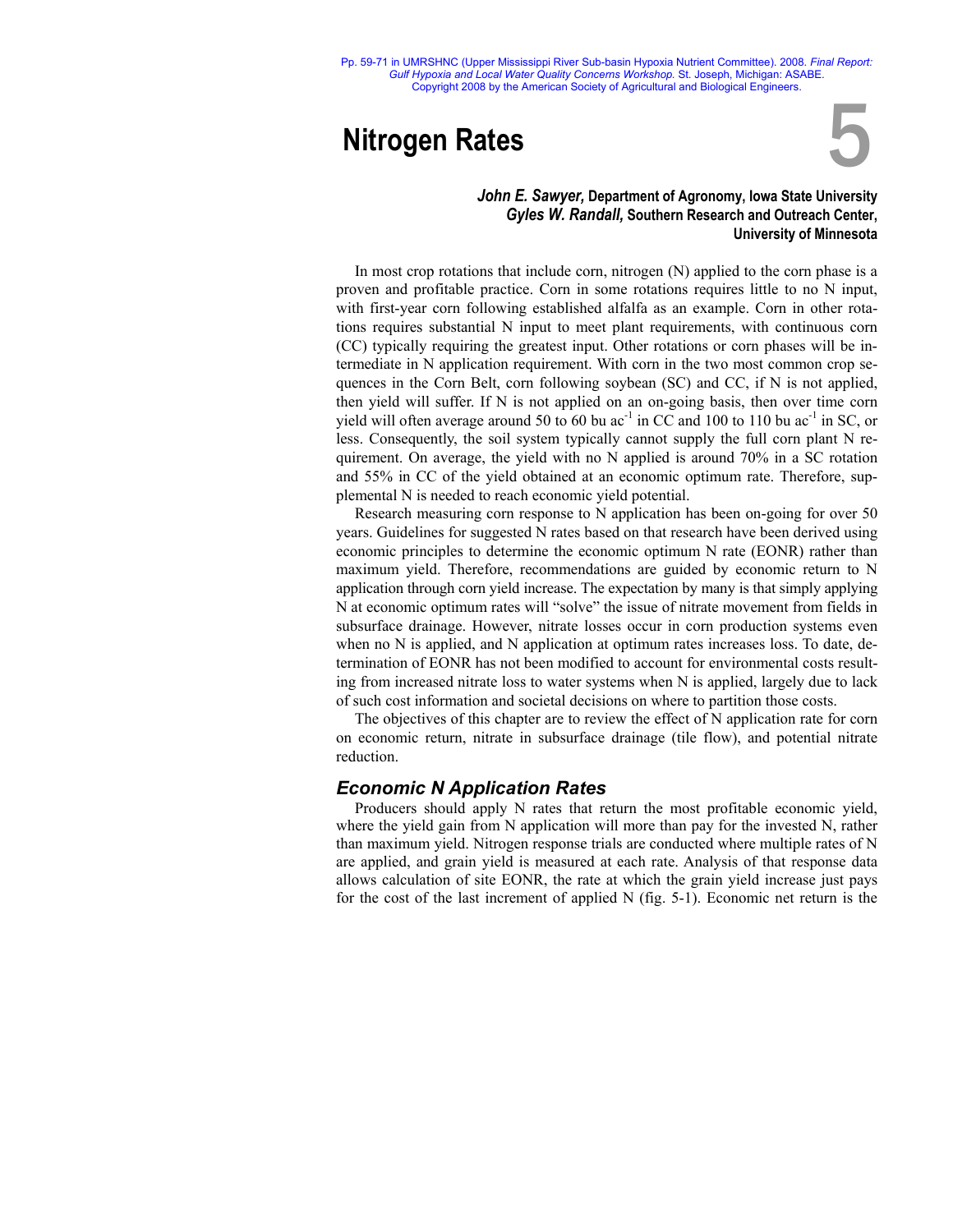

**Figure 5-1. Example corn grain yield and fertilizer components of calculated economic net return across N rates from an N response trial, with the economic optimum N rate (EONR) at**  0.10 N:corn price ratio  $(\$0.22 \text{ lb}^{-1} \text{ N} : \$2.20 \text{ bu}^{-1} \text{ corn})$  indicated by the closed symbol.

difference between the yield gain and N cost. Analysis of response data from many sites is needed to account for typical variation in N response and optimum N across years (fig. 5-2) and locations (fig. 5-3) due to non-controllable factors and to improve determination of the point at which expected maximum economic net return to N (MRTN) occurs (the MRTN approach as described by Nafziger et al., 2004, and Sawyer et al., 2006). The MRTN approach incorporates the uncertainty in yield response to applied N from all sites, uses the diminishing yield increase and maximum response as N rate increases, and provides the point at which the economic net return is maximized across all sites (closed symbols in fig. 5-4). Since the net return is fairly constant at N rates near the MRTN, a range of N rates would be expected to provide similar economic profit (open symbols in fig. 5-4, which are within \$1.00  $ac^{-1}$  of the maximum return). This range can provide flexibility in decisions regarding application rate and should provide adequate yield across changing production conditions. Because of the small yield change within the N rate range for maximum profit, rates at the low end of the range will produce greater N use efficiency (more bushels per lb N) and leave less nitrate in the soil for potential loss than rates at the high end of the range. However, the risk of having inadequate N increases.

When N response trials are conducted with corn in different rotations, the MRTN can be calculated for each rotation. Examples are given in figure 5-4 for CC (56 sites) and SC (121 sites) in Iowa for trials conducted approximately the past ten years. In these Iowa trials, the MRTN rate for CC is approximately 175 lb N  $\text{ac}^{-1}$  and 125 lb N ac<sup>-1</sup> for SC when the ratio of the N price to corn price is  $0.10$  (\$0.22 lb<sup>-1</sup> N:\$2.20 bu<sup>-1</sup>). This is a typical difference in economic N rate between these two rotations.

Economic N rates are not necessarily the same across the Corn Belt. Figure 5-5 shows the MRTN rate for CC and SC from recent N response trials conducted in Iowa, Illinois (82 CC sites and 172 SC sites), and Minnesota (68 CC sites and 50 SC sites). Differences can be due to variation in soils, climate, management, and interaction of these factors. These differences must be taken into account as evaluations are made regarding suggested N rates and potential to affect nitrate in drainage water leaving fields.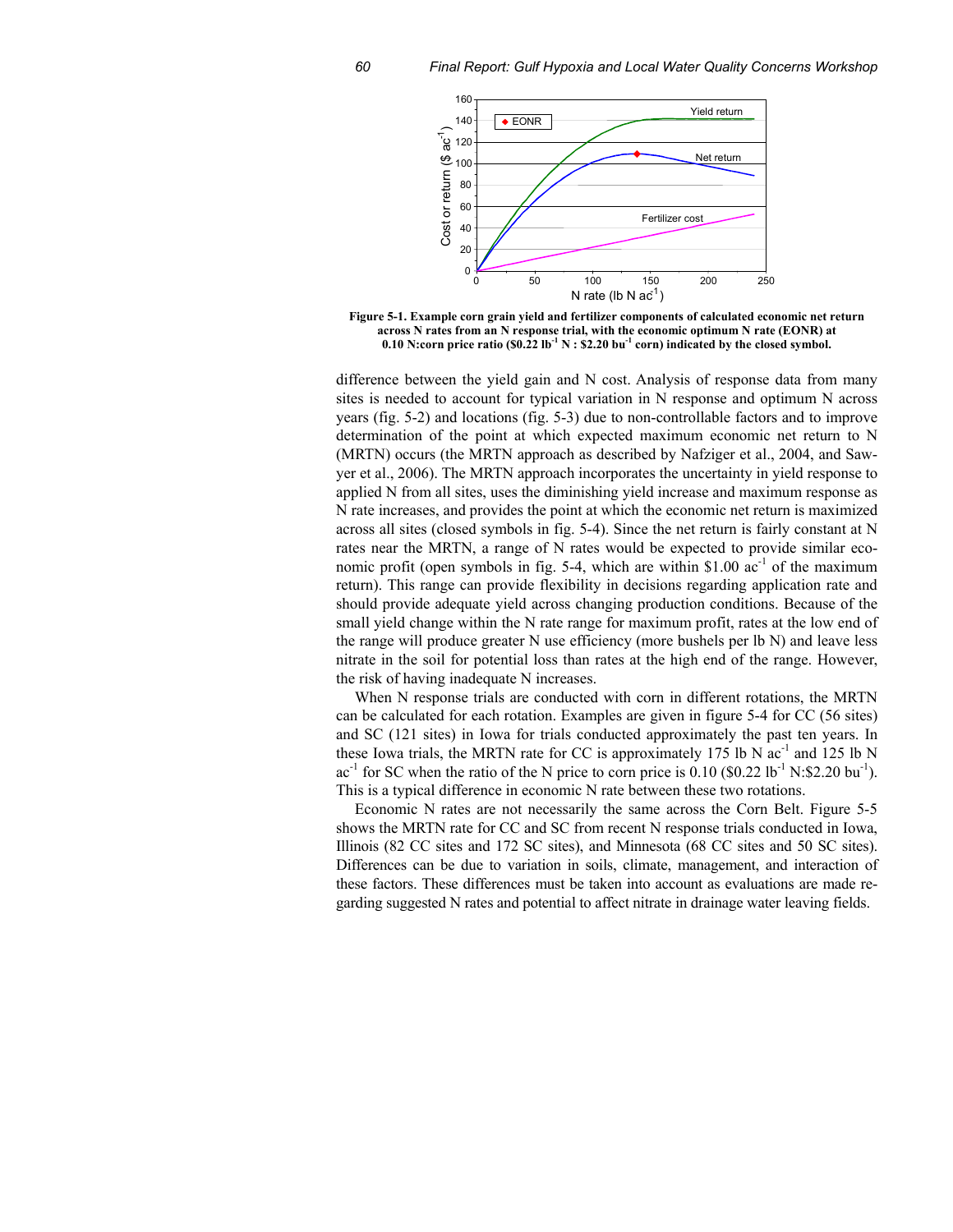

**Figure 5-2. Variation in EONR (0.10 price ratio) and yield across years for SC and CC at the same site, Ames, Iowa.** 



**Figure 5-3. Example of variation in response to N and EONR (0.10 price ratio) at different sites in Iowa. Open symbols are measured yield for each N rate.** 

Economic N rates also change with different relationships between N price and corn price (i.e., the N:corn price ratio,  $$1b^{-1}$  N :  $$bu^{-1}$  corn). As shown in figure 5-4, as the N price becomes higher relative to the corn price (i.e., the ratio gets larger), the net return and MRTN rate decrease. In addition, the economic penalty to high N rates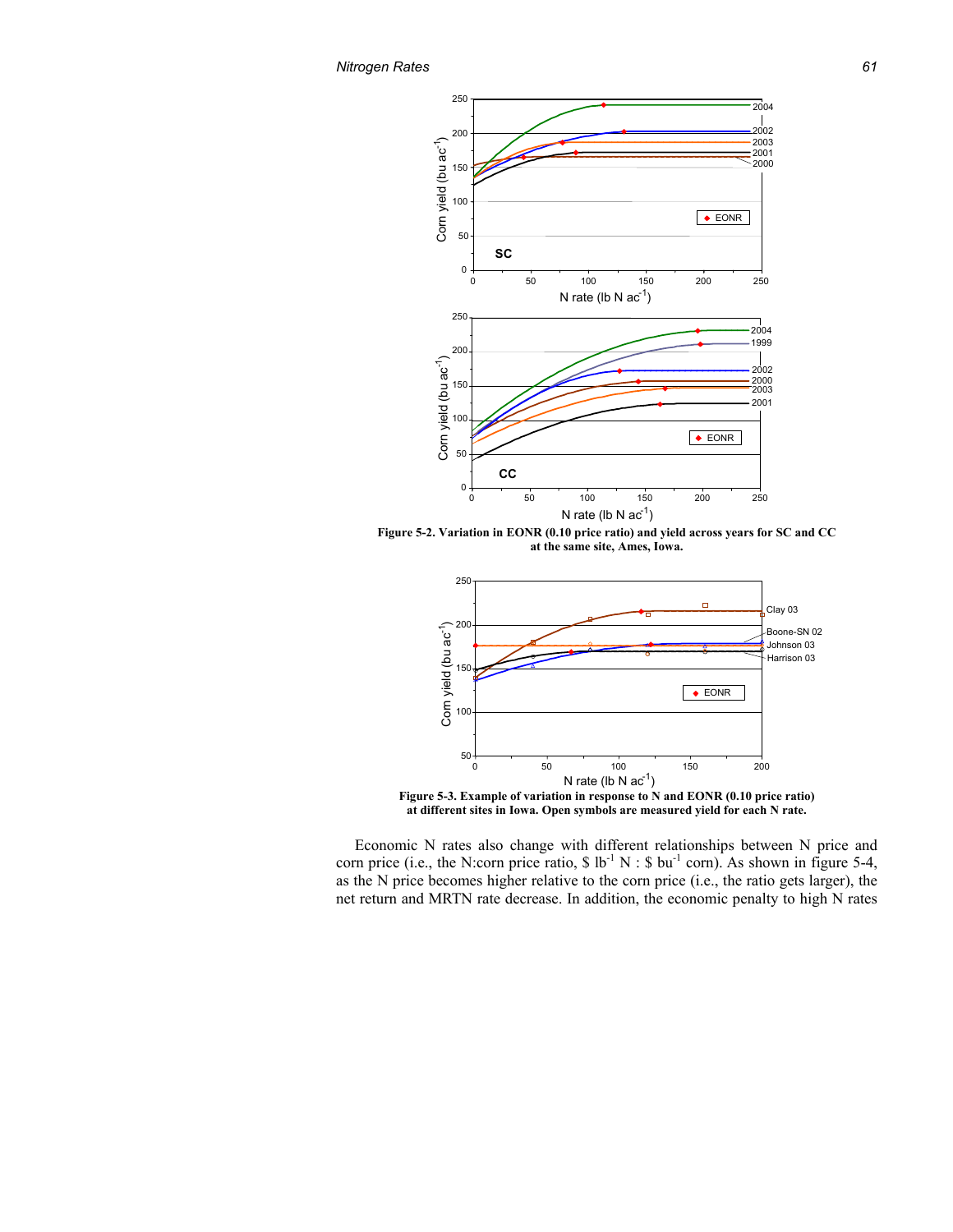

**Figure 5-4. Effect of fertilizer N:corn grain price ratio on net return to N (SC and CC rotations in Iowa). The closed symbols correspond to the maximum return to N (MRTN), and the open symbols**  indicate the range around the MRTN with similar return (within \$1.00 ac<sup>-1</sup> of the maximum return).

above the MRTN increases, as evidenced by the steeper decline in net return as the rate increases above the MRTN. This economic penalty is virtually nonexistent when N is inexpensive (low price ratio), a situation likely recognized by producers and one that may have encouraged high N rates in past years. This situation does not exist today, as N prices have risen substantially. Conversely, there is increased risk of N shortage and severe economic penalty at N rates below the MRTN (fig. 5-4), as evidenced by the rapid decline in net return as N rate declines below the maximum profit range. This is likely the greatest concern for producers: increased production risk and associated severe yield and economic loss due to insufficient N. Incentives for producers to accept increased risk as rates are used at the lower end of the MRTN range could be provided by insurance programs. Another approach is documentation of N adequacy or deficiency with diagnostic tools. Examples include preplant soil testing (PPNT, preplant soil nitrate), in-season soil testing (PSNT, pre-sidedress soil nitrate), plant N stress sensing (hand-held chlorophyll meter, remote aerial color and near-infrared images, pulsed reflective light sensing), and post-season testing (end-of-season stalk nitrate, post-harvest profile nitrate). Continued research on development and refinement of diagnostic tools is needed to improve accuracy and reliability in determining fertilizer N needs.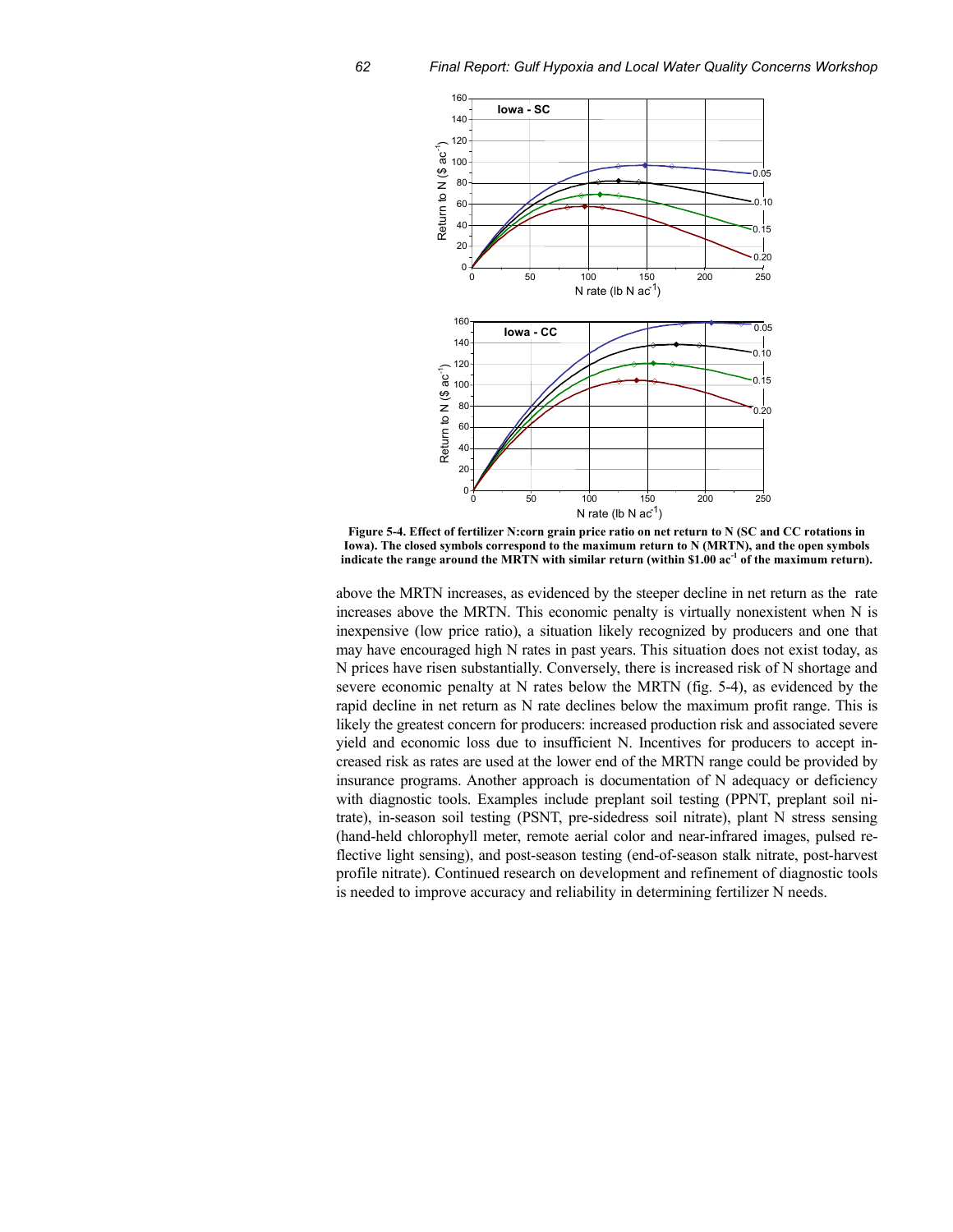

**Figure 5-5. Differences between net return to N for SC and CC for various states at a 0.10 N:corn price ratio (\$0.22 lb<sup>-1</sup> N : \$2.20 bu<sup>-1</sup> corn). The closed symbols correspond to the maximum return to N (MRTN), and the open symbols indicate the range around the MRTN with similar return (response data from Illinois courtesy of Emerson Nafziger, University of Illinois).** 

For sound N management, crop producers should apply the rate of N that provides maximum return to the N investment. This application, however, results in increased soil nitrate, with potential for greater nitrate concentrations moving to water systems. Minimizing nitrate-N concentration or load in drainage water leaving production fields by changing N rate therefore becomes relative to the N rate that provides maximum economic return to N.

# *Nitrogen Rate and Nitrate-N Losses in Subsurface Drainage*

When no N is applied, there is a baseline nitrate-N in subsurface drainage from land cropped to corn or corn in rotation with soybean. This concentration or load varies depending on the climate, soil properties and tile system characteristics, but it often spans the range of 3 to 10 mg  $L^{-1}$  or 8 to 20 lb ac<sup>-1</sup>. As N is applied at increasing rate, the concentration and load of nitrate-N in tile flow increases; examples are shown in tables 5-1 and 5-2 and in figures 5-6 and 5-7, with further examples in Baker et al. (1975), Baker and Johnson (1981), Davis et al. (2000), Jaynes et al. (2001), Kladivko et al. (2004), Jaynes et al. (2004), Clover (2005), and Lawlor et al. (2005). While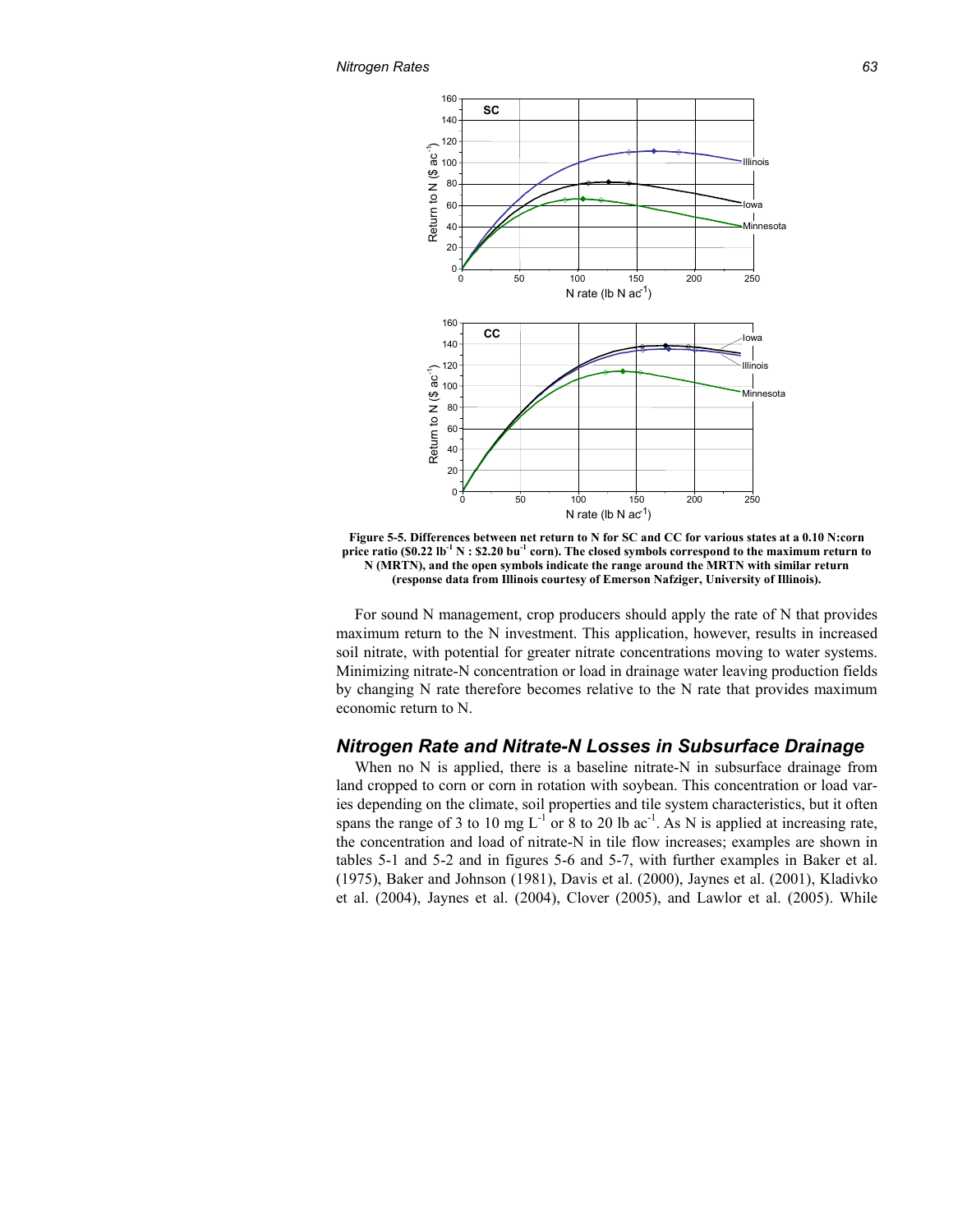withholding N application may reduce tile-flow nitrate-N concentrations to less than the USEPA drinking water maximum contaminant level (MCL) standard of 10 mg N  $L^{-1}$ , it will not result in concentrations at or less than currently proposed USEPA nutrient ecoregion VI nutrient criteria of 2.18 mg total N  $L^{-1}$  for rivers and streams or 0.78 mg total N  $L^{-1}$  for lakes and reservoirs (USEPA, 2002).

The change in nitrate in subsurface drainage as N application rate increases is not consistent across locations, but generally increases steadily as N application rate increases (examples in figs. 5-6 and 5-7). Data from some locations show a more rapid increase (curvilinear) as N rate increases, especially well above the EONR. Other locations do not have this trend. While many studies have monitored nitrate in subsurface drainage with a limited number of N rates (due to research cost constraints and interest in multiple practices affecting N loss), there is a scarcity of site data with an adequate number of rates to fully characterize nitrate loss and concurrently determine corn yield response over a long-term period.

It is common to find nitrate-N concentrations in subsurface drainage or discharge from watersheds above the 10 mg N  $L^{-1}$  MCL drinking water standard when the EONR or lower rate is applied for corn production (Baker et al., 1975; Baker and Johnson, 1981; Owens et al., 2000; Jaynes et al., 2001; Jaynes et al., 2004; Clover, 2005; Lawlor et al., 2005). In the work of Baker et al. (1975), N applied only to corn at a rate of 100 lb N  $ac^{-1}$  in an oat-corn-oat-corn-soybean sequence resulted in an average annual 21 mg nitrate-N  $L^{-1}$  in tile flow (site located at Boone, Iowa). Continuing

| Table 5-1. Corn production and nitrate loss to tile drainage as affected by rate and time of |  |
|----------------------------------------------------------------------------------------------|--|
| N application at Waseca, Minnesota, 2000-2003.                                               |  |

|        |                  |         | Four-Year Average      |                       |                              |  |  |
|--------|------------------|---------|------------------------|-----------------------|------------------------------|--|--|
|        | N Treatment      |         | Grain                  | Net Return            | Flow-Weighted                |  |  |
|        | N Rate           |         | Yield                  | to $N^{[a]}$          | $NO3-N$ Conc. <sup>[b]</sup> |  |  |
| Time   | $(lb\ Nac^{-1})$ | N-Serve | (bu ac <sup>-1</sup> ) | $(S \text{ ac}^{-1})$ | $(mg L^{-1})$                |  |  |
| $-$    |                  | --      | 111                    | --                    | --                           |  |  |
| Fall   | 80               | Yes     | 144                    | 38                    | 11.5                         |  |  |
| Fall   | 120              | Yes     | 166                    | 72                    | 13.2                         |  |  |
| Fall   | 160              | Yes     | 172                    | 74                    | 18.1                         |  |  |
| Spring | 120              | No      | 180                    | 105                   | 13.7                         |  |  |

<sup>[a]</sup> Corn = \$2.00 bu<sup>-1</sup>, fall N = \$0.25 lb<sup>-1</sup>, spring N = \$0.275 lb<sup>-1</sup>, and N-Serve = \$7.50 ac<sup>-1</sup>. <sup>[b]</sup> Across four SC rotation cycles.

| anhydrous ammonia N rate at Filson, Illinois, 2002-2004 (Clover, 2005). |                        |                        |                                   |                        |                       |              |  |  |  |
|-------------------------------------------------------------------------|------------------------|------------------------|-----------------------------------|------------------------|-----------------------|--------------|--|--|--|
|                                                                         |                        |                        | Change Per 70-lb N Rate Increment |                        |                       |              |  |  |  |
|                                                                         | Grain                  | Tile-Flow              |                                   |                        | Net                   | Net Loss per |  |  |  |
| N Rate                                                                  | Yield                  | $NO3-N[a]$             | Yield                             | $NO3-N$                | Loss <sup>[b]</sup>   | Unit $NO3-N$ |  |  |  |
| $(lb\ Nac^{-1})$                                                        | (bu ac <sup>-1</sup> ) | $(lb \text{ ac}^{-1})$ | (bu ac <sup>-1</sup> )            | $(lb \text{ ac}^{-1})$ | $(S \text{ ac}^{-1})$ | $(S lb-1)$   |  |  |  |
| 210                                                                     | 180                    | 61                     |                                   |                        |                       |              |  |  |  |
| 140                                                                     | 169                    | 41                     | 11                                | 20                     | 10                    | 0.52         |  |  |  |
| 70                                                                      | 130                    | 30                     | 39                                | 10                     | 68                    | 6.64         |  |  |  |
|                                                                         | 69                     | 26                     | 61                                | 4                      | 119                   | 29.70        |  |  |  |

**Table 5-2. Corn production and nitrate loss to tile drainage as affected by spring-applied anhydrous ammonia N rate at Filson, Illinois, 2002-2004 (Clover, 2005).** 

<sup>[a]</sup> Rotation total from the average across three years of each crop in a SC rotation, i.e., the total amount for the two-year rotation.<br><sup>[b]</sup> Nitrogen at \$0.22 lb<sup>-1</sup> N and corn grain at \$2.20 bu<sup>-1</sup>.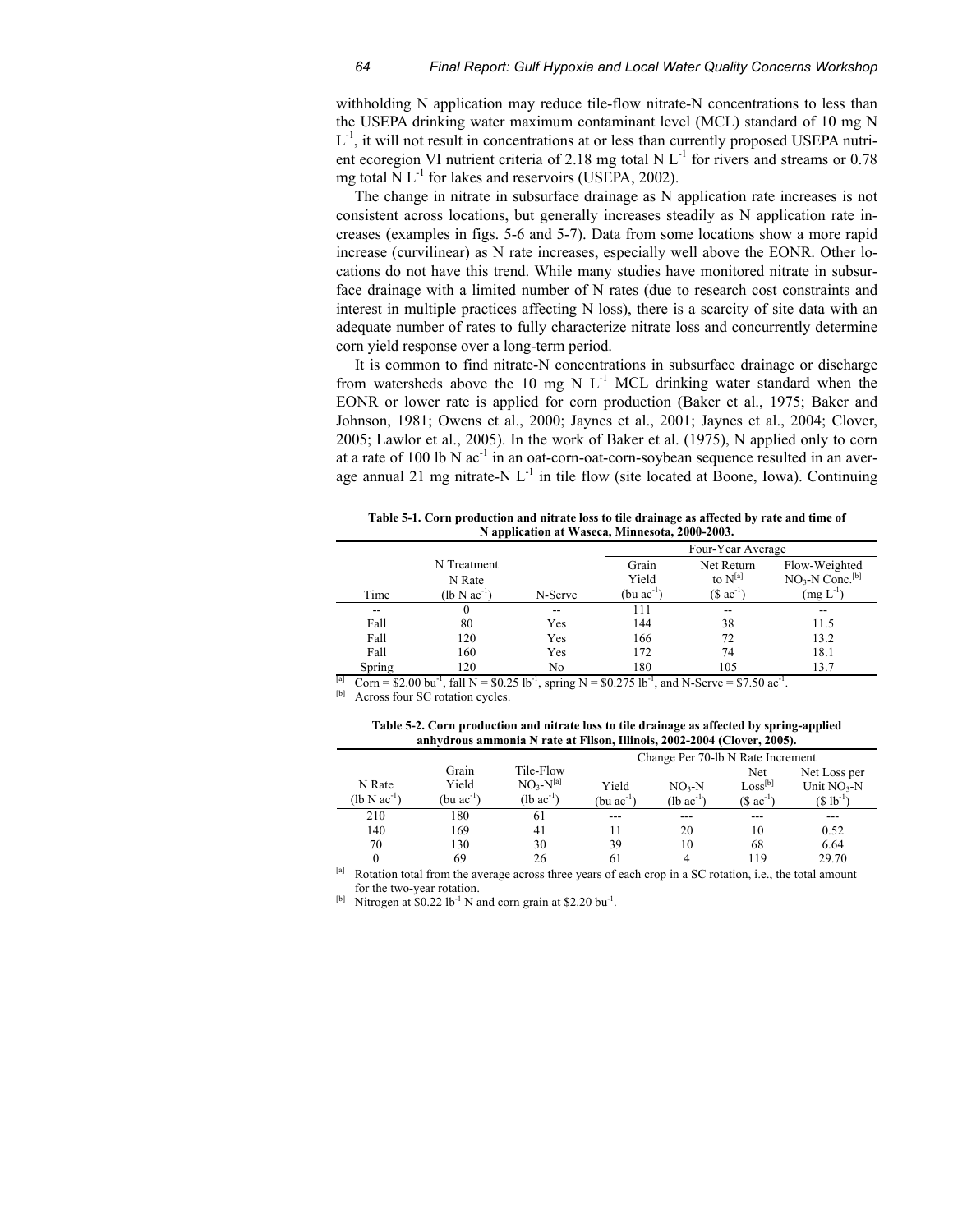

**Figure 5-6. Tile-flow nitrate-N annual concentration average in a SC rotation from N rates applied in various years from 1990-2004 at the Gilmore City, Iowa, site (Lawlor et al., 2005) and the net economic gain or loss (\$0.22 lb**<sup>-1</sup> N : \$2.20 bu<sup>-1</sup> corn) across N rates for SC in Iowa (Nafziger et al., 2004). **The solid section of the net return line represents the gain if N rates are reduced to the maximum return to N (MRTN), and the dashed section represents the loss if N rates are reduced below the MRTN.** The indicated economic loss of \$5.85 ac<sup>-1</sup> is for reduction of tile-flow nitrate-N from the **MRTN rate to the N rate that results in approximately the 10 mg L-1 MCL drinking water standard.** 



Figure 5-7. Rotation total tile-flow nitrate-N mass load and net economic gain or loss (\$0.22 lb<sup>-1</sup> N : **\$2.20 bu-1 corn) across spring-applied N rates in a SC rotation, average of 2002-2004 at the Filson, Illinois, site (Clover, 2005). The solid section of the net return line represents the gain if N rates are reduced to the site economic optimum N rate (EONR), and the dashed section represents the loss if N rates are reduced below the EONR. The indicated economic loss of \$27.15 ac-1 is for reduction of tileflow nitrate-N load from the EONR rate to the N rate that results in an approximate 30% lower load.** 

research at the site (Baker and Johnson, 1981) with two N rates of approximately 90 and  $240$  lb N  $ac^{-1}$  applied only to corn in a corn-soybean-corn-oat-soybean sequence resulted in an average annual 20 mg nitrate-N  $L^{-1}$  (24 lb nitrate-N ac<sup>-1</sup> year<sup>-1</sup>) with the low N rate and 40 mg nitrate-N  $L^{-1}$  (43 lb nitrate-N  $ac^{-1}$  year<sup>-1</sup>) with the high N rate. Work by Andraski et al. (2000) at a site in Arlington, Wisconsin, with various crop rotations and manure history showed that the soil water nitrate-N concentration (measured in porous-cup samples at 48 in.) was 18 mg  $L^{-1}$  at the EONR, was <10 mg  $L^{-1}$  when N rates were more than 45 lb N ac<sup>-1</sup> below the EONR, and was >20 mg L<sup>-1</sup>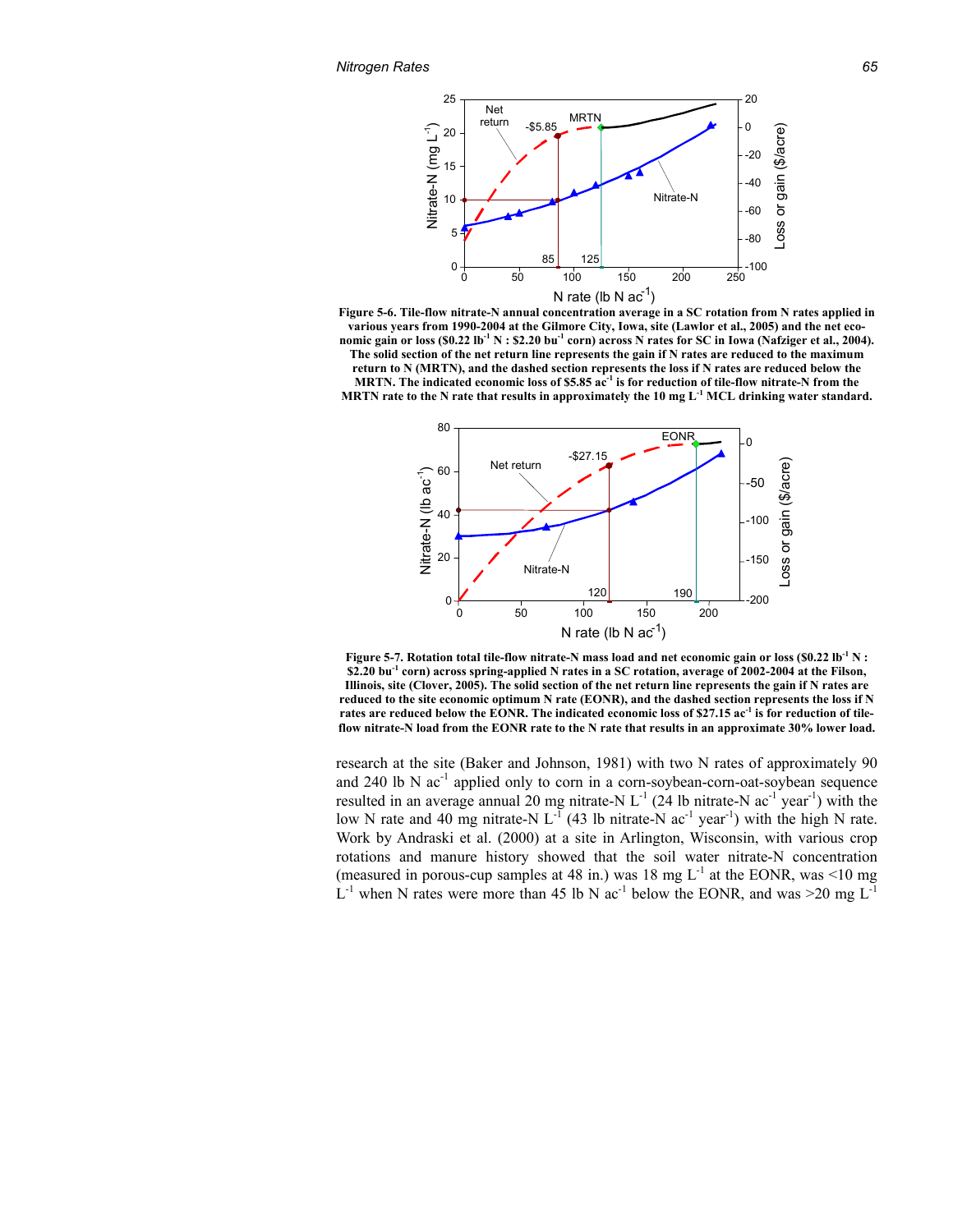when N rates were more than 45 lb N  $ac^{-1}$  above the EONR. Work reported by Randall and Mulla (2001) with depleted  ${}^{15}N$  ammonium sulfate applied to CC at Waseca, Minnesota, indicated a 17% increase in yield but a 30% higher nitrate-N loss in drainage water with 180 lb N  $ac^{-1}$  compared to 120 lb N  $ac^{-1}$ . Davis et al. (2000) reported that increasing N rates from 90 to 200 lb N  $ac^{-1}$  in CC (Waseca, Minnesota) resulted in a linear increase in nitrate-N loss  $(0.8 \text{ to } 22.8 \text{ lb nitrate-N ac}^{-1} \text{ year}^{-1})$ . Jaynes et al. (2004) achieved a 30% reduction in nitrate-N concentration in water leaving a central Iowa sub-basin by changing the timing of N application from fall to split spring/sidedress and reducing the N input through use of soil N testing, but the weekly and annual average flow-weighted nitrate-N concentrations were not maintained below the 10 mg  $L^{-1}$  drinking water MCL.

If achieving the drinking water standard is a goal for nitrate concentrations in subsurface drainage, it will be difficult to achieve solely with application rate. However, if N is being applied well above rates that produce maximum economic return, then reduction in nitrate loss can be accomplished by reducing rates to those levels (examples in table 5-1 and figs. 5-6 and 5-7). The gain will depend on the specific location, rate change, and production situation.

Nitrate-N concentrations in subsurface drainage are generally greater for CC than for SC due to the frequency of annual N applications. This is especially true when N is over-applied. An over-application of 50 lb N  $ac^{-1}$  year<sup>-1</sup> in a CC system provides greater potential for much higher nitrate losses than an over-application of 50 lb N  $ac^{-1}$ every other year in a SC rotation. In addition, soybean can scavenge some of the excess residual N if spring drainage is limited. When N is being applied closer to optimal rates, differences in nitrate-N concentrations in the drainage water between CC and SC will be less and may be minimal. Because nitrate moves in drainage water after soybean harvest, this moderates differences in nitrate loss between the rotations. Data from the Nashua, Iowa, water quality site for 1990-1992 provide an excellent example. The average annual loss (across all tillage systems) was 30 mg nitrate-N  $L^{-1}$  (52 lb) nitrate-N  $ac^{-1}$  year<sup>-1</sup>) with CC and 18 mg nitrate-N L<sup>-1</sup> (25 lb nitrate-N  $ac^{-1}$  year<sup>-1</sup>) with SC, at N rates of 180 lb N  $ac^{-1}$  applied each year to corn in CC and 150 lb N  $ac^{-1}$  applied every other year to corn in SC (Weed and Kanwar, 1996; Kanwar et al., 1997). Continuing the study site from 1993-1998 with reduced N rates of 120 lb N  $\rm ac^{-1}$  in CC and 100 lb N  $ac^{-1}$  in SC, the average annual loss was 11 mg nitrate-N L<sup>-1</sup> (15 lb nitrate-N  $ac^{-1}$  year<sup>-1</sup>) with CC and 11 mg nitrate-N  $L^{-1}$  (12 lb nitrate-N  $ac^{-1}$  year<sup>-1</sup>) with SC (Bakhsh et al., 2005). Another example is the tile-flow data collected by Randall et al. (1997), in which N (based on spring soil sampling) applied in CC compared to SC increased average annual nitrate-N concentrations by approximately 8 mg  $L^{-1}$  (from 24 to 32 mg  $L^{-1}$ ) and increased flux 7%.

While not directly comparing N rates, at a site in southeastern Indiana, Kladivko et al. (2004) found that, over time, decreasing the frequency of N application (moving away from CC to SC after nine years), decreasing the N rate (changing to the SC rotation and changing the N rate over time from an initial 250 to 160 lb N  $\alpha$ <sup>-1</sup>), and growing a winter cover crop after corn in the SC rotation significantly reduced tile-flow nitrate. Over a 14-year period, the flow-weighted nitrate-N concentration was reduced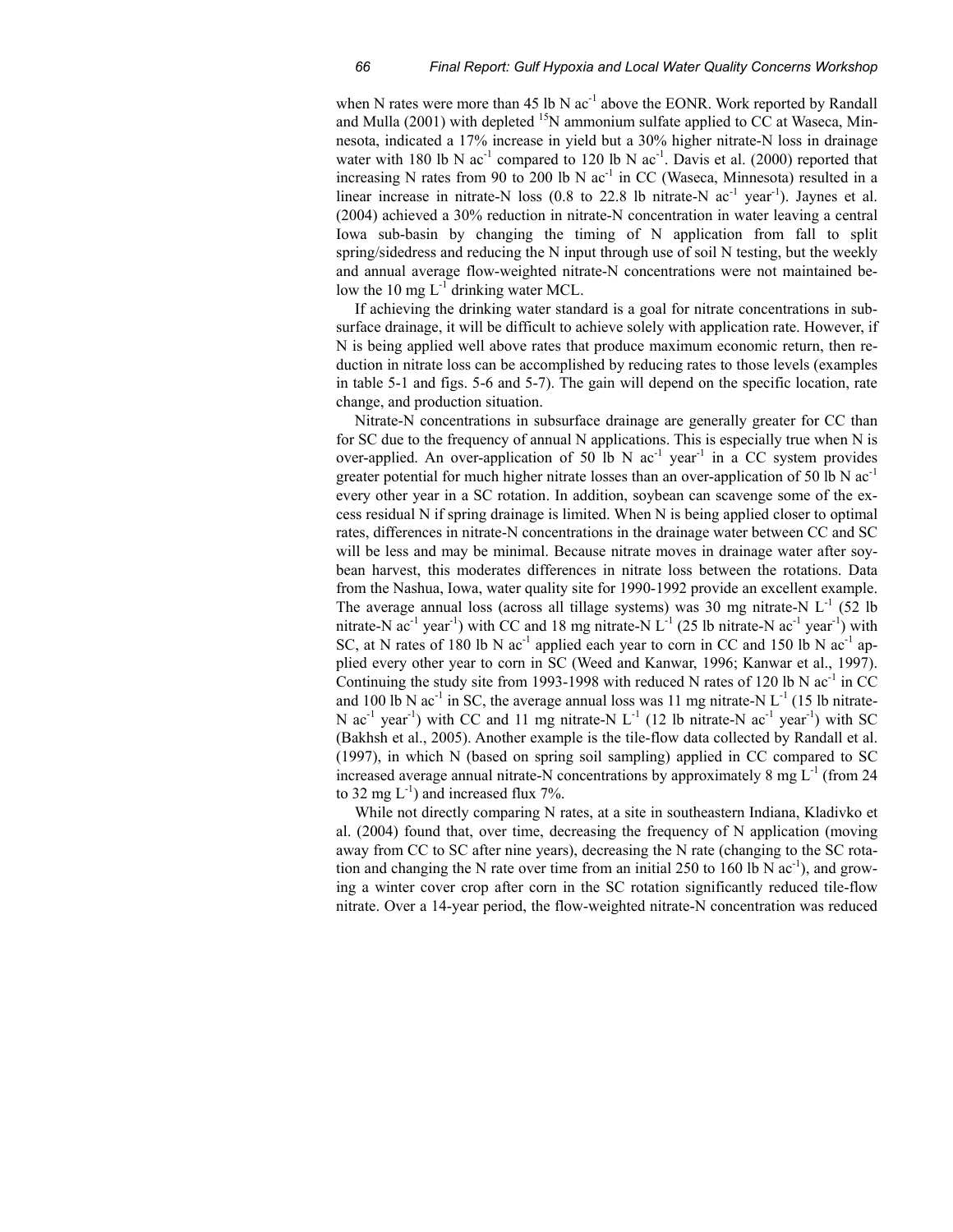#### *Nitrogen Rates 67*

from approximately 28 to 8 mg  $L^{-1}$ . Important characteristics that influenced nitrate-N concentrations and changes over time at the site included relatively shallow tile, low organic matter soil, drainage all winter, and spring-applied anhydrous ammonia fertilizer. Similar results were found in lysimeter studies in Ohio (Owens et al., 1995). When the cropping sequence was changed from CC with an N rate of 300 lb N  $ac^{-1}$  to SC with an N rate of 200 lb N  $ac^{-1}$  and a winter cover crop, annual flow-weighted nitrate-N concentrations were reduced from about 22 to 12 mg  $L^{-1}$ .

In summary, rate of N application and frequency of corn in the cropping sequence are important factors influencing nitrate losses in subsurface drainage. Since losses are greater in a CC system than in a SC system, largely due to annual versus every-otheryear frequency of application, it is of greater importance to use the correct amount of N in the CC system than with a SC system if nitrate losses are to be minimized and maximum return to N achieved.

## *Nitrogen Rate Potential to Reduce Nitrate-N Losses*

Since nitrate in subsurface drainage increases with increasing N application rate, there is potential to affect nitrate losses through change in N rate. However, the level of change will be related to the rate comparison and starting rate. In addition, and as mentioned above, the success relative to water quality goals is not likely to be achieved solely through rate adjustment. For instance, at economic optimum application rates for corn production, nitrate-N in tile flow typically exceeds the MCL drinking water standard (examples in table 5-1 and fig. 5-6). Moreover, even if no N is applied, nitrate-N will exceed the proposed EPA nutrient criteria for total N in surface waters (examples in Clover, 2005; Lawlor et al., 2005).

There are also questions regarding costs associated with reducing nitrate losses, and how those costs are to be paid. If N application rates being used are above MRTN rates, then producers can gain economically by reducing rates to those levels (figs. 5-6 and 5-7). They will achieve a net economic positive due to reduced N input and no associated loss in yield. However, if producers are already applying N at MRTN rates, then reduction below those rates will impose an economic penalty through yield loss (tables 5-1 and 5-2 and figs. 5-6 and 5-7). As an example (fig. 5-6), let's say the goal is to reduce tile-flow nitrate-N to 10 mg  $L^{-1}$  and the starting N rate is at the MRTN. At the MRTN rate for Iowa SC (125 lb N  $ac^{-1}$ ), the associated tile-flow nitrate-N is approximately 12 mg  $L^{-1}$  (Lawlor et al., 2005). The N rate associated with 10 mg nitrate- $N L^{-1}$  is 85 lb N ac<sup>-1</sup>. The net economic loss due to an N rate reduction from 125 to 85 lb N  $ac^{-1}$  is \$5.85  $ac^{-1}$ . In another example, where corn yield and tile-flow nitrate is more responsive to N application (fig. 5-7), moving from the site EONR of 190 lb N  $ac^{-1}$  to a 120 lb N  $ac^{-1}$  rate (an associated 30% reduction in tile-flow nitrate load from 61 to 42 lb nitrate-N  $ac^{-1}$ ), the net economic loss is \$27.15  $ac^{-1}$ .

Since yield response decreases with increasing N rate, the cost in yield penalty for reduced N input is less near the MRTN rate than near zero N. Therefore, cost per unit of nitrate-N reduction in drainage water becomes much larger as N rate declines below the MRTN and approaches zero (table 5-2 and fig. 5-7). For the Filson, Illinois, site, the first 70 lb N rate increment (from 210 to 140 lb N  $ac^{-1}$ ) costs \$0.52 per unit of ni-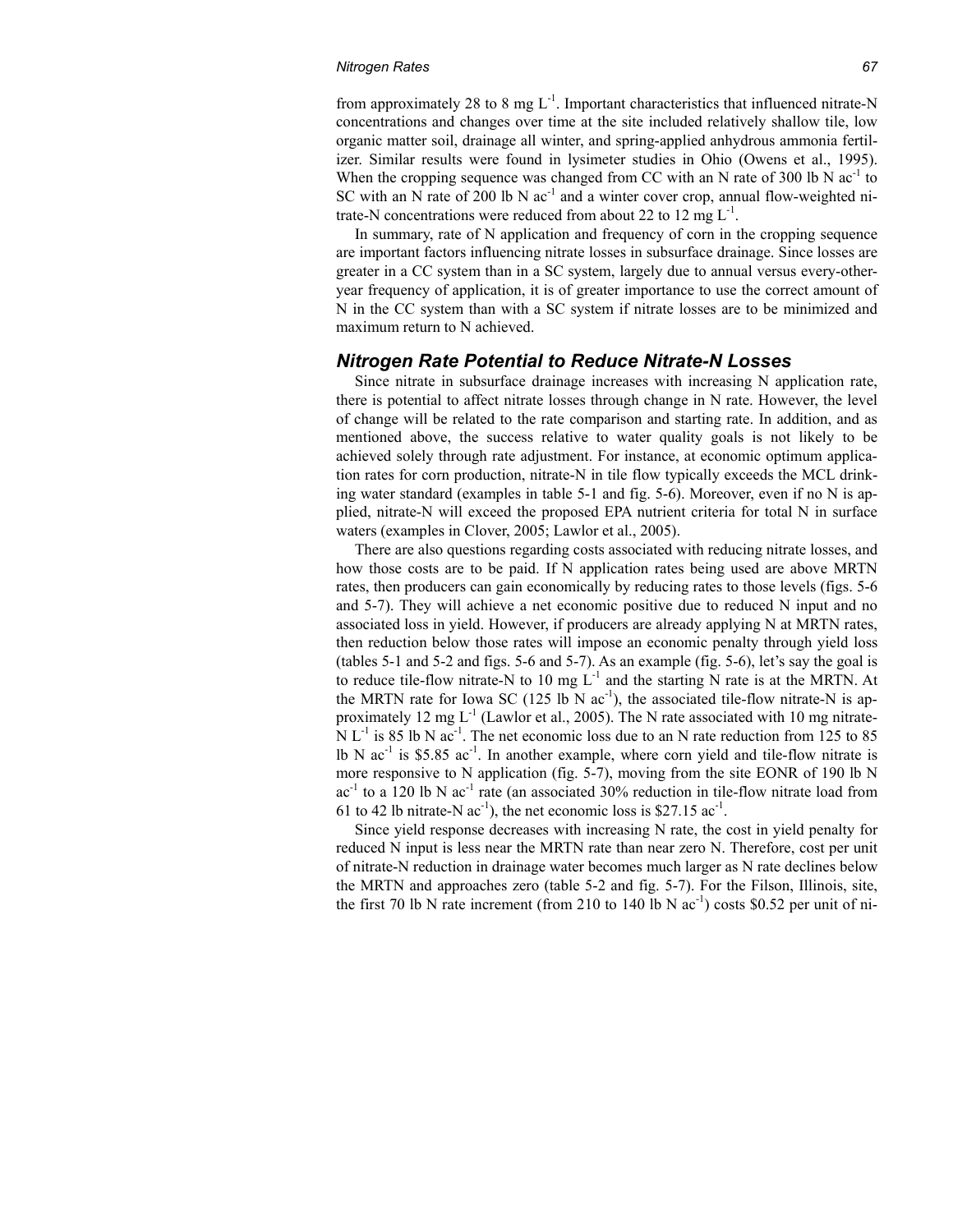## *68 Final Report: Gulf Hypoxia and Local Water Quality Concerns Workshop*

trate-N load reduction, but the last 70 lb N rate increment (from 70 lb N  $ac^{-1}$  to zero N) costs \$29.70 per unit of nitrate-N load reduction (table 5-2).

These examples illustrate the significant risk and economic constraints that face producers if they are asked to reduce N application to rates below maximum net return. If N rates in both examples given above were reduced to zero, then the economic losses would be  $$81.75$  ac<sup>-1</sup> and  $$200.10$  ac<sup>-1</sup>, both of which are unacceptable. These examples also clearly show that potential reduction in nitrate in subsurface drainage, and costs for potential reductions, varies significantly across the Corn Belt.

# *Summary*

Nitrate in subsurface drainage is responsive to N application rate. Increasing the rate of N applied for corn results in greater nitrate concentrations in subsurface drainage water. While rates that produce maximum net economic gain through yield return to N will moderate nitrate-N, the resulting concentrations can approach but usually will be greater than acceptable in relation to the USEPA drinking water MCL standard, and definitely above proposed water quality criteria. Growing corn in rotation, for example every other year with soybean, reduces nitrate in subsurface drainage due to lower corn N fertilization requirement and less frequent application.

Economic and water quality gains can be achieved by reducing N rates if producers are applying N at rates above those needed for maximum net economic return. However, water quality gains achieved by reducing rates below those for maximum economic return will result in economic loss due to reduction in corn grain yield greater than that offset by N input reduction. If such restrictions are placed on N application rates as part of reaching a goal in regard to gulf hypoxia or local nitrate in surface waters, then it will be important to consider mechanisms to reimburse producers for lost income. It is also important to recognize that corn N fertilization requirements, potential for reducing nitrate concentrations in subsurface drainage, and costs for potential nitrate reductions vary significantly across the Corn Belt and must be accounted for in predictions of nitrate loss improvement and associated cost estimates when considering water quality driven changes in N inputs.

# *Interpretive Summary*

## **Practice Recommended**

• Apply N to corn at rates that produce maximum profit.

#### **Important Factors**

- Profitability for producers.
- In corn production systems, nitrate is lost in tile-flow drainage even if no fertilizer N is applied, often in the 3 to 10 mg nitrate-N  $L^{-1}$  range.
- Nitrate-N concentration in subsurface drainage generally increases in a continuous relationship with increasing N rate.
- Application of N above optimal rates reduces economic return and further increases nitrate losses.
- Optimal rates of N must account for previous crop and for N inputs from ma-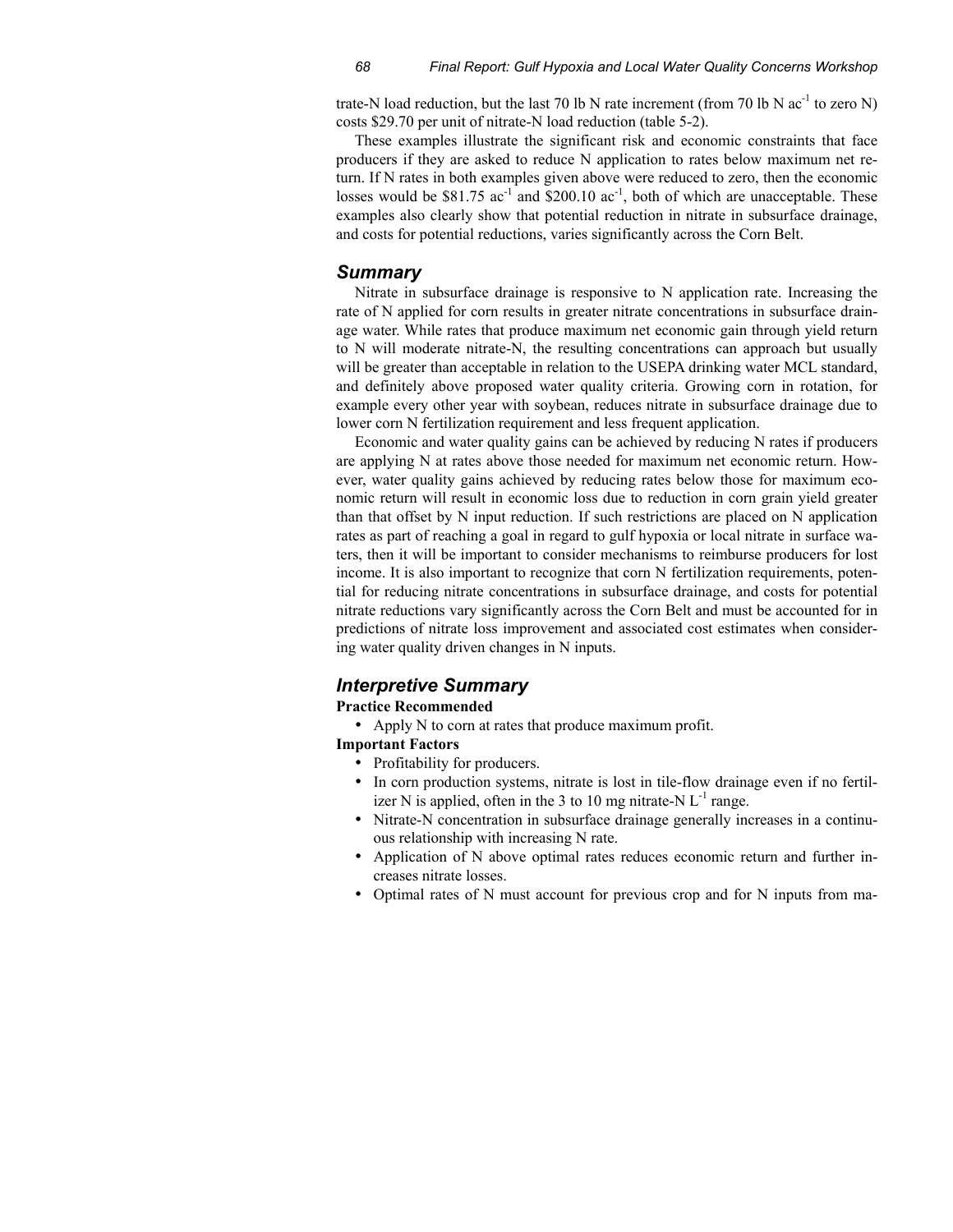### *Nitrogen Rates 69*

nure, ammoniated phosphate fertilizers, starter fertilizers, and N fertilizers applied in weed and feed herbicide applications.

- Preplant and in-season soil and plant diagnostic tests are decision aids that can improve N rates.
- The potential for reducing nitrate-N concentration or load in drainage water by changing N application rate should be evaluated relative to that at rates providing maximum economic return to N and for associated producer risks.
- Reducing N rates below optimum results in economic losses to the producer because the value of lost yield is not offset by reduced N costs.
- Nitrate losses are usually higher for continuous corn than for corn rotated with soybean, small grains, and alfalfa.

# **Limitations**

- Even with application of no fertilizer N to corn, nitrate-N concentrations in subsurface drainage are above the currently proposed EPA nutrient ecoregion VI surface water quality criteria for total N.
- Application of N near rates that provide maximum economic return usually results in tile flow having nitrate-N concentrations above the EPA drinking water MCL, often in the range of 10 to 20 mg nitrate-N  $L^{-1}$  for SC and 15 to 30 mg nitrate-N  $L^{-1}$  for CC.
- In Iowa studies, to lower the nitrate concentration to 10 mg nitrate-N  $L^{-1}$  in tile drainage with a SC rotation, the N rate applied to corn had to be reduced by 40 Ib N  $ac^{-1}$  below the rate providing maximum economic return; this reduction would have an associated net loss of \$5.85 ac<sup>-1</sup>.
- In an Illinois study with a SC rotation, to reduce the total nitrate-N load by 30% (relative to that at optimal N application) in tile drainage, the N rate had to be reduced by 70 lb N  $ac^{-1}$  below the economic optimum rate, with an associated net loss of  $$27.15$  ac<sup>-1</sup>.
- The "cost" (in yield loss) per unit of nitrate-N reduction in tile flow becomes much larger as N rates decrease below the optimum rate.
- As N rates are reduced below the maximum economic return rate, production variability and risk increase due to uncertainties in the N needs of corn for any given year and location.

# **Potential**

- Nitrogen rate reduction will directly benefit producers when current application rates are above optimum. Reduction to optimal rates will also reduce nitrate losses. While there is uncertainty in the actual N application rate for corn in specific geographic areas, and hence the possible incidence of over-application, it can be projected that adjusting N rates from a 40 lb over-application down to economic optimal rates will decrease nitrate concentration in subsurface drainage water by about 20% to 25% from fields with such over-application.
- Optimal N rates for corn, associated nitrate levels in subsurface drainage, and the potential to gain improvement in nitrate losses through optimizing N rates varies across the Upper Mississippi River sub-basin and needs to be accounted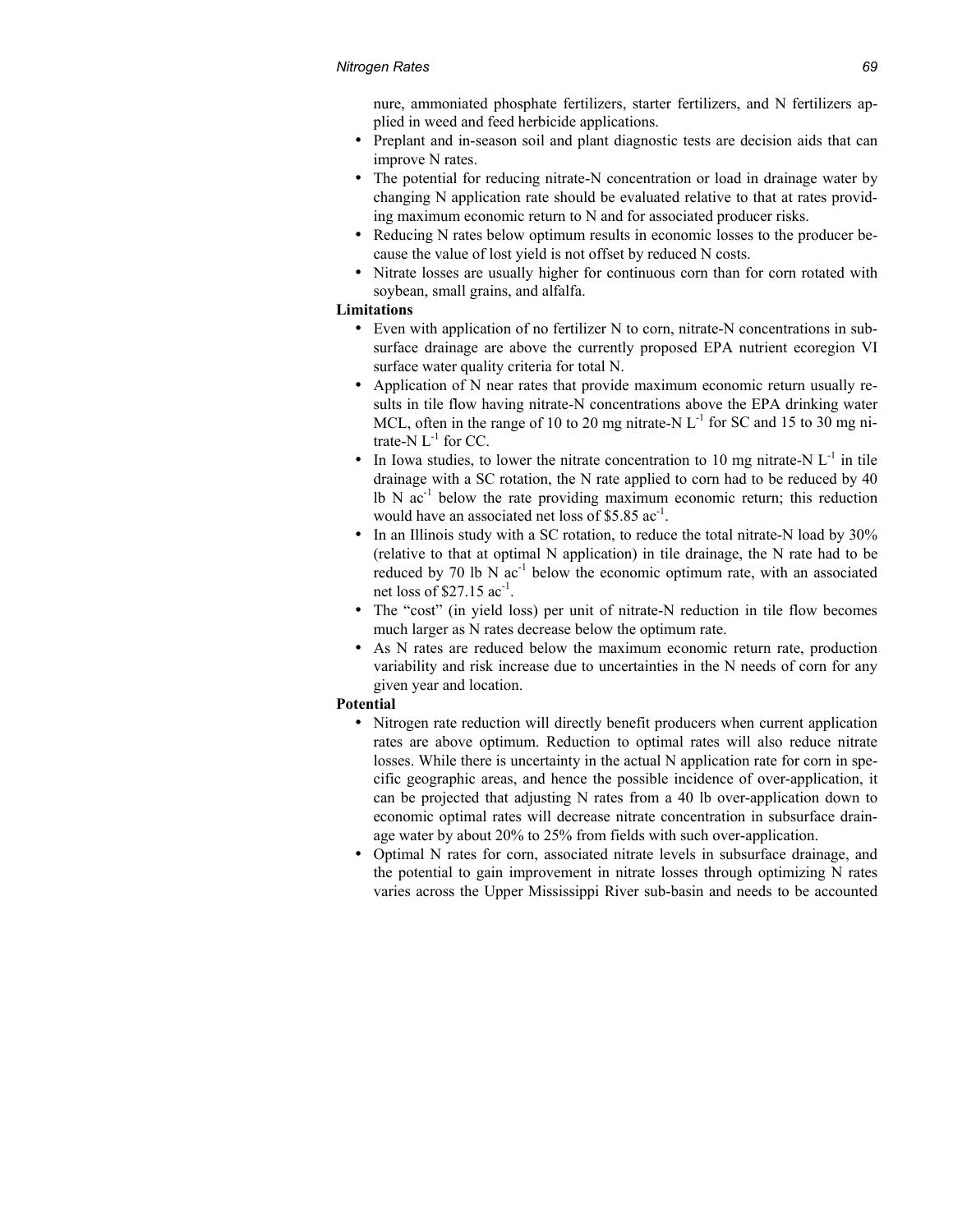for in water quality programs addressing N application rates.

- Crop rotations that include fewer years with corn consequently reduce the frequency of application and the total N rate, resulting in lower nitrate concentrations in subsurface drainage.
- To achieve desired water quality goals, other in-field or out-of-field practices will need to be implemented, as change in N application rates or application at optimal rates to all corn production fields will not alone "solve" nitrate loss issues.

## **Future Research Needs**

- More research using adequate N rate increments and concurrently measuring nitrate loss in subsurface drainage is needed to better quantify that relationship.
- Research is needed to provide a better understanding of reasons for variation in optimal N rates across the Upper Mississippi River sub-basin.
- Research on development and refinement of tools such as soil N tests, plant tests, and plant sensors is needed to determine more accurately fertilizer N needs and thus reduce risk of under- or over-fertilization.

#### **Acknowledgements**

The authors gratefully appreciate the significant contribution and review provided by Eileen Kladivko, Peter Scharf, Robert Hoeft, Larry Bundy, Sylvie Brouder, James Baker, and Dan Jaynes.

# *References*

- Andraski, T. W., L. G. Bundy, and K. R. Brye. 2000. Crop management and corn nitrogen rate effects on nitrate leaching. *J. Environ. Qual*. 29: 1095-1103.
- Baker, J. L, K. L. Campbell, H. P. Johnson, and J. J. Hanway. 1975. Nitrate, phosphorus, and sulfate in subsurface drainage water. *J. Environ. Qual*. 4: 406-412.
- Baker, J. L, and H. P. Johnson. 1981. Nitrate-nitrogen in tile drainage as affected by fertilization. *J. Environ. Qual*. 10: 519-522.
- Bakhsh, A., R. S. Kanwar, and D. L. Karlen. 2005. Effects of liquid swine manure application on NO3-N leaching losses to subsurface drainage water from loamy soils in Iowa. *Agric. Ecosyst. Environ*. 109: 118-128.
- Clover, M. W. 2005. Impact of nitrogen management on corn grain yield and nitrogen loss on a tile drained field. MS thesis. Urbana, Ill.: University of Illinois.
- Davis, D. M., P. H. Gowda, D. J. Mulla, and G. W. Randall. 2000. Modeling nitrate nitrogen leaching in response to nitrogen fertilizer rate and tile drain depth or spacing for southern Minnesota, USA. *J. Environ. Qual*. 29: 1568-1581.
- Jaynes, D. B., T. S. Colvin, D. L. Karlen, C. A. Cambardella, and D. W. Meek. 2001. Nitrate loss in subsurface drainage as affected by nitrogen fertilizer rate. *J. Environ. Qual*. 30: 1305- 1314.
- Jaynes, D. B., D. L. Dinnes, D. W. Meek, D. L. Karlen, C. A. Cambardella, and T. S. Colvin. 2004. Using the late spring nitrate test to reduce nitrate loss within a watershed. *J. Environ. Qual*. 33: 669-677.
- Kanwar, R. S., T. S. Colvin, and D. L. Karlen. 1997. Ridge, moldboard, chisel, and no-till effects on tile water quality beneath two cropping systems. *J. Prod. Agric*. 10: 227-234.